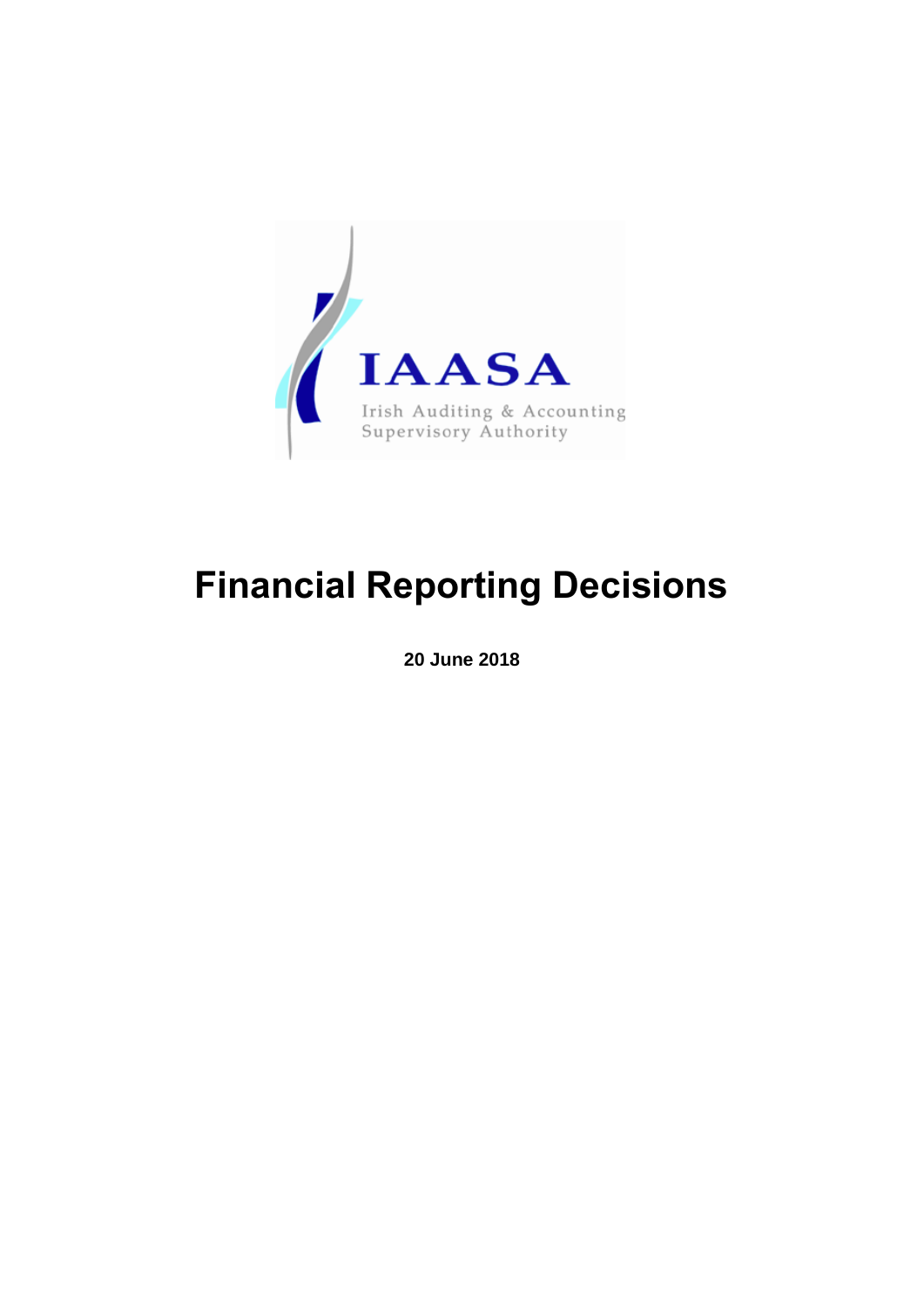# <span id="page-1-0"></span>**Contents**

#### *Page*

#### **MISSION**

To contribute to Ireland having a strong regulatory environment in which to do business by supervising and promoting high quality financial reporting, auditing and effective regulation of the accounting profession in the public interest

#### **DISCLAIMER**

Whilst every effort has been made to ensure the accuracy of the information contained in this document, IAASA accepts no responsibility or liability howsoever arising from any errors, inaccuracies, or omissions occurring. IAASA reserves the right to take action, or refrain from taking action, which may or may not be in accordance with this document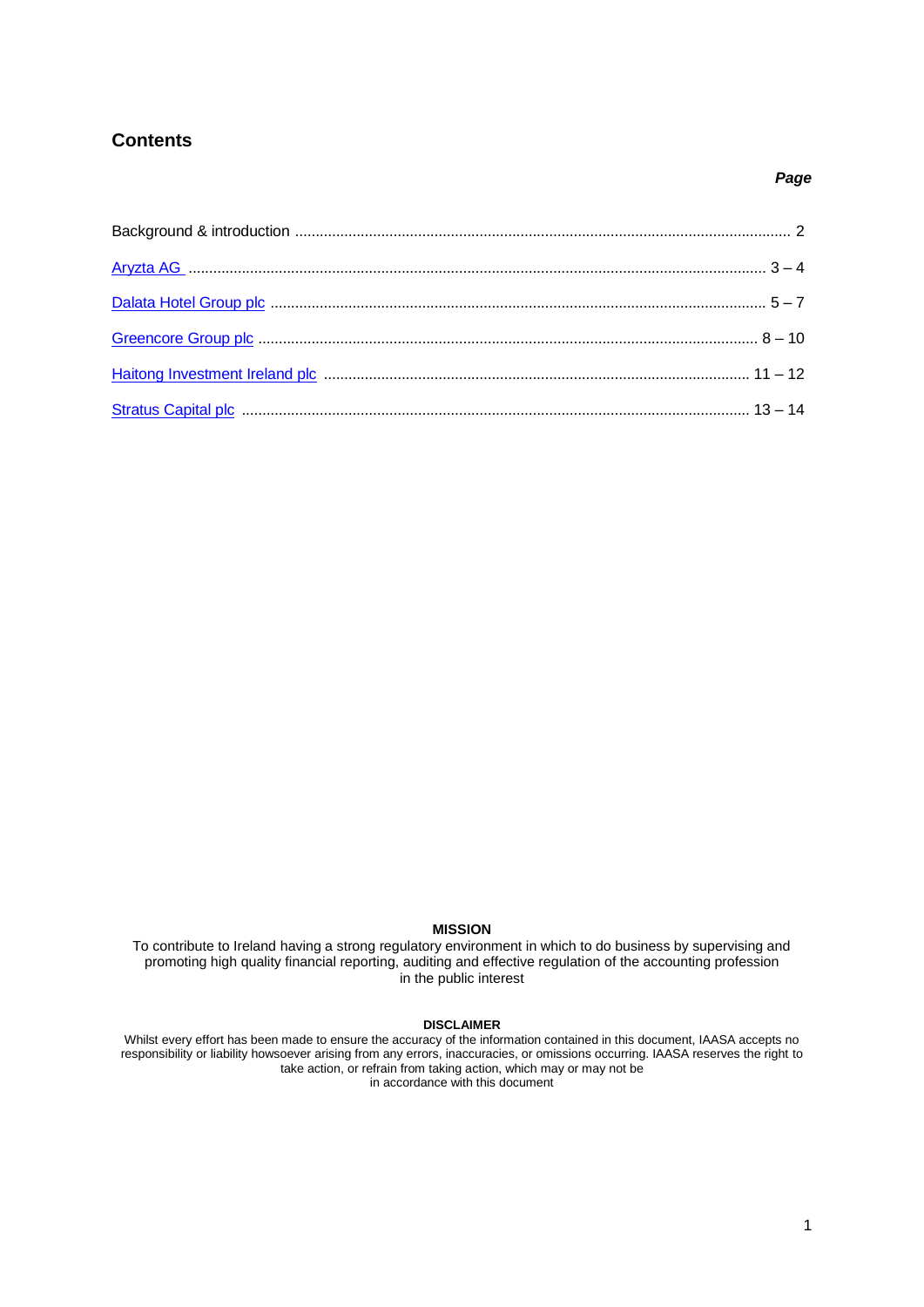#### **1. Background & introduction**

1

In accordance with its *[Policy Paper on Publication of IAASA's Financial Reporting Enforcement](http://www.iaasa.ie/getmedia/2a32b035-ca80-4a46-bbb6-067c5b0e9ea4/Revised-IAASA-Publications-Policy-Paper-final-21jun16.pdf?ext=.pdf)  [Findings](http://www.iaasa.ie/getmedia/2a32b035-ca80-4a46-bbb6-067c5b0e9ea4/Revised-IAASA-Publications-Policy-Paper-final-21jun16.pdf?ext=.pdf)*, IAASA publishes this compendium of financial reporting decisions with the aim of promoting high quality financial reports.

The financial reporting decisions included in this compendium deemed by IAASA to be 'significant' as they met one or more of the publication criteria namely:

- (a) refers to financial reporting matters with technical merit;
- (b) has been discussed at  $EECS<sup>1</sup>$  as an emerging issue;
- (c) has been submitted to the EECS Decision Database;
- (d) will be of interest to other European accounting enforcers;
- (e) indicates to IAASA that there is a risk of significantly different financial reporting treatments being applied by issuers;
- (f) is likely to have a significant impact on other Irish or European issuers;
- (g) is taken on the basis of a provision not covered by a specific financial reporting standard; or
- (h) otherwise meets IAASA's mission of promoting high quality financial reporting.

<sup>1</sup> The European Securities and Markets Authority (ESMA)-sponsored European Enforcers Co-ordination Sessions, a forum that brings together all EU national accounting enforcers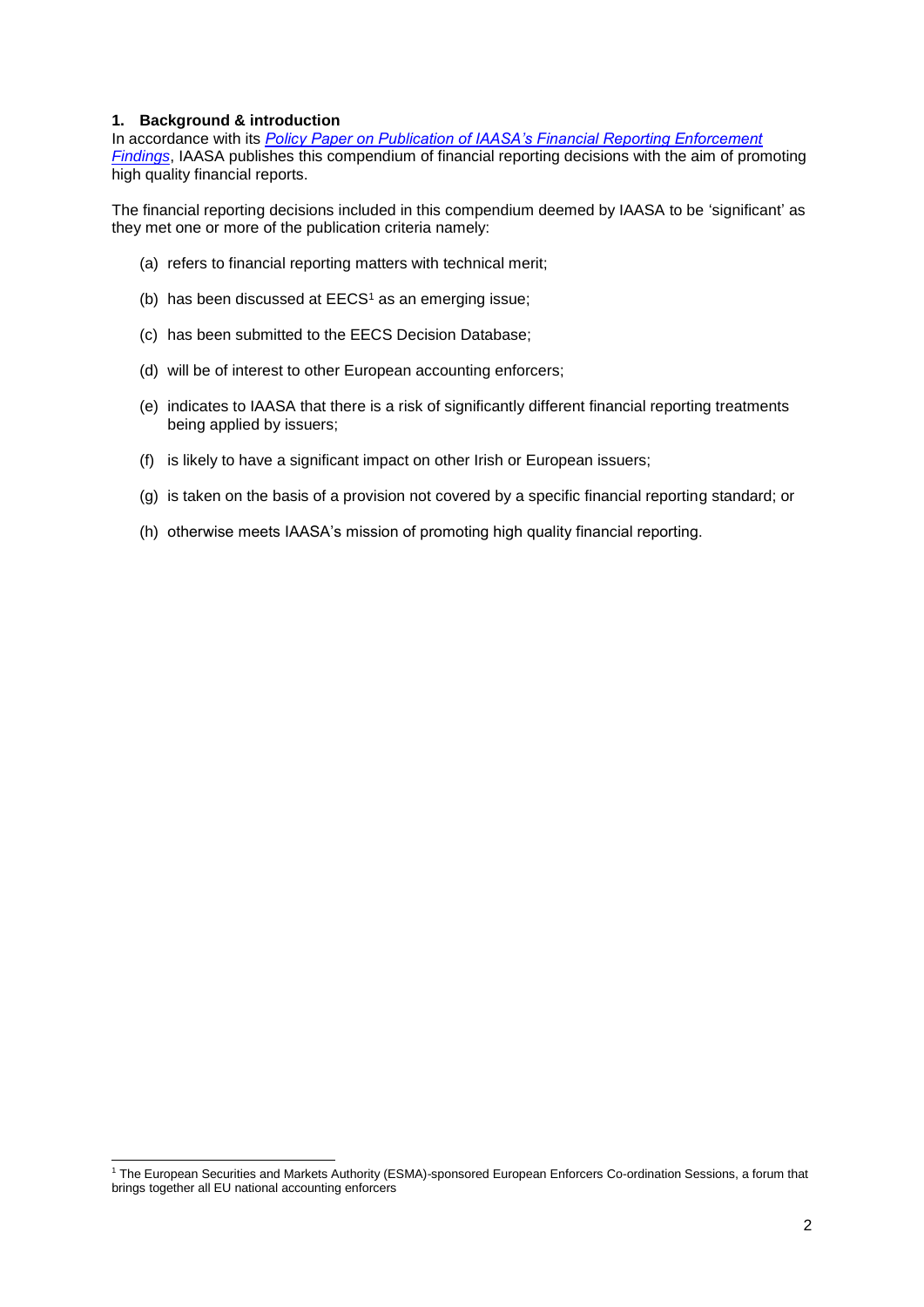<span id="page-3-0"></span>

| <b>Issuer</b>                            | Aryzta AG                                                                                                                                       |
|------------------------------------------|-------------------------------------------------------------------------------------------------------------------------------------------------|
| Report type                              | Annual financial statements                                                                                                                     |
| <b>Reporting period</b>                  | Year ended 31 July 2017                                                                                                                         |
| <b>Financial reporting framework</b>     | <b>IFRS-EU</b>                                                                                                                                  |
| Applicable financial reporting standards | <b>IFRS 7 Financial Instruments: Disclosures</b><br>IAS 1 Presentation of Financial Statements<br>IAS 18 Revenue<br>IAS 36 Impairment of Assets |

## **Summary**

The issuer had not complied, in full, with the disclosure requirements of financial reporting standards.

# **Background**

The issuer is incorporated in Zurich, Switzerland and is a global food business with a focus on speciality bakery.

IAASA performed an unlimited scope examination of the issuer's 2017 annual financial statements.

# **Outline of findings made by IAASA**

IAASA concluded that the issuer had not complied, in full, with selected disclosure requirements of IFRSs.

The issuer provided IAASA with undertakings to provide additional disclosures in future financial statements regarding the following:

(a) IAS 36 *Impairment of Assets*

During the year, the issuer recognised material goodwill impairment charges. Paragraph 134(f) of IAS 36 requires an entity to disclose additional information for each cash-generating unit ('CGU') if a reasonably possible change in a key assumption would cause the unit's carrying amount to exceed its recoverable amount. Those disclosures shall include disclosure of:

- the amount by which the unit's (group of units') recoverable amount exceeds its carrying amount;
- the value assigned to the key assumptions; and
- the amount by which the value assigned to the key assumption must change, in order for the unit's recoverable amount to be equal to its carrying amount.

The directors provided an undertaking that future financial statements would disclose, in tabular format, any headroom for CGUs which are sensitive to changes in the key assumptions, along with the associated sensitivities, as required by IAS 36.134(f).

## (b) IAS 18 *Revenue* and IAS 1 *Presentation of Financial Statements*

Paragraph 35(a) of IAS 18 requires that an entity shall disclose the accounting policies adopted for the recognition of revenue. Paragraph 117(b) of IAS 1 states that entities shall disclose the significant accounting policies that are relevant to an understanding of the financial statements.

IAASA concluded that the notes to the financial statements did not disclose, in full, the accounting policy for rebates and discounts with customers in the financial statements.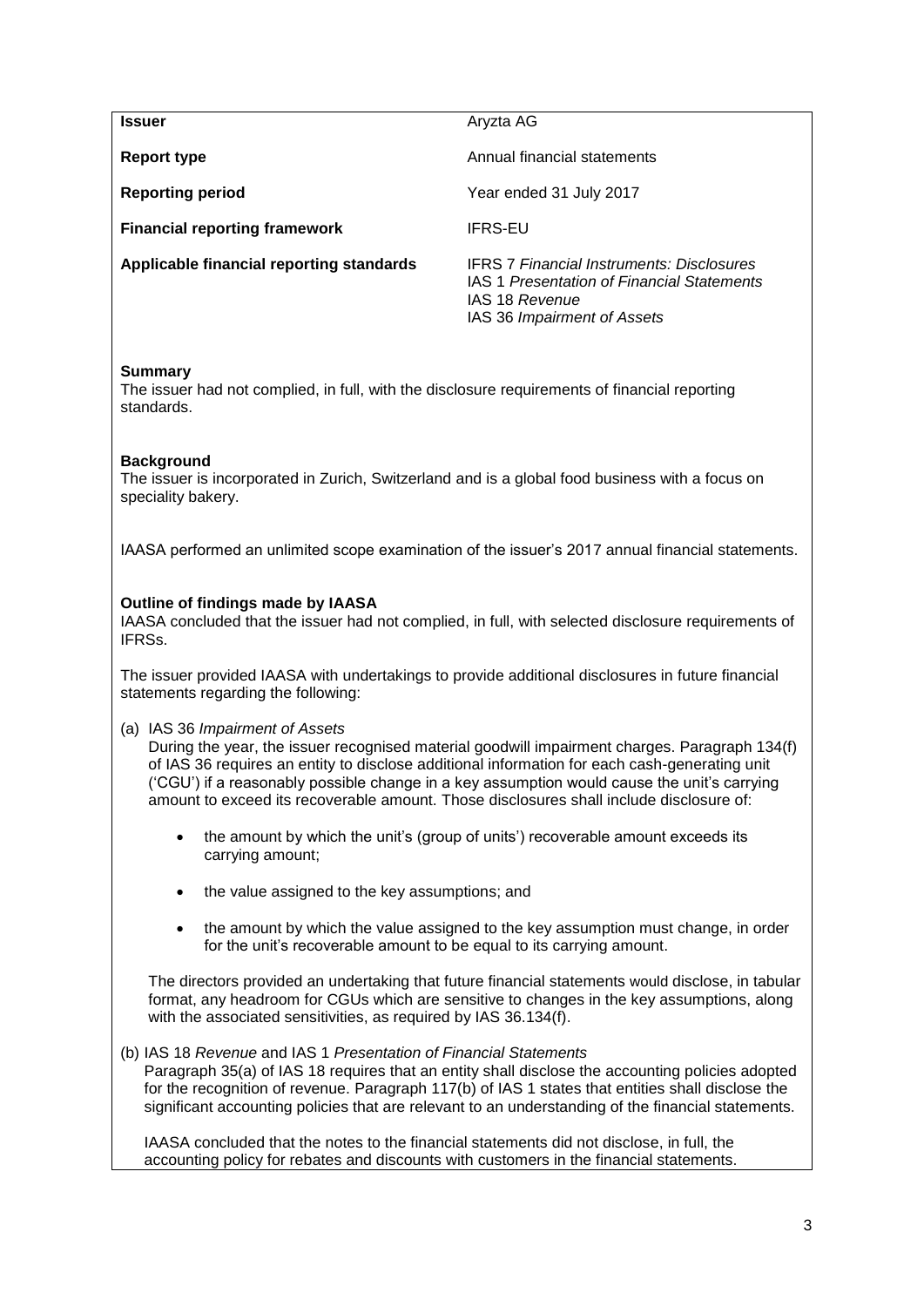The directors provided an undertaking that future financial statements would enhance the disclosure of its revenue recognition and rebate/discounts and allowances policy in accordance with the requirements of IAS 18.35(a) and IAS 1.117.

## (c) IFRS 7 *Financial Instruments: Disclosures*

During the year, the issuer breached one of the terms of its borrowing agreements (i.e. the net debt/EBITDA ratio). However, the issuer was not in default. IAASA concluded that the notes to the financial statements did not disclose, in full, the information required by IFRS 7.19 related to the breach of lending terms.

The directors provided an undertaking that future financial statements would comply, in full, with the disclosure requirements of paragraphs 18 and 19 of IFRS 7.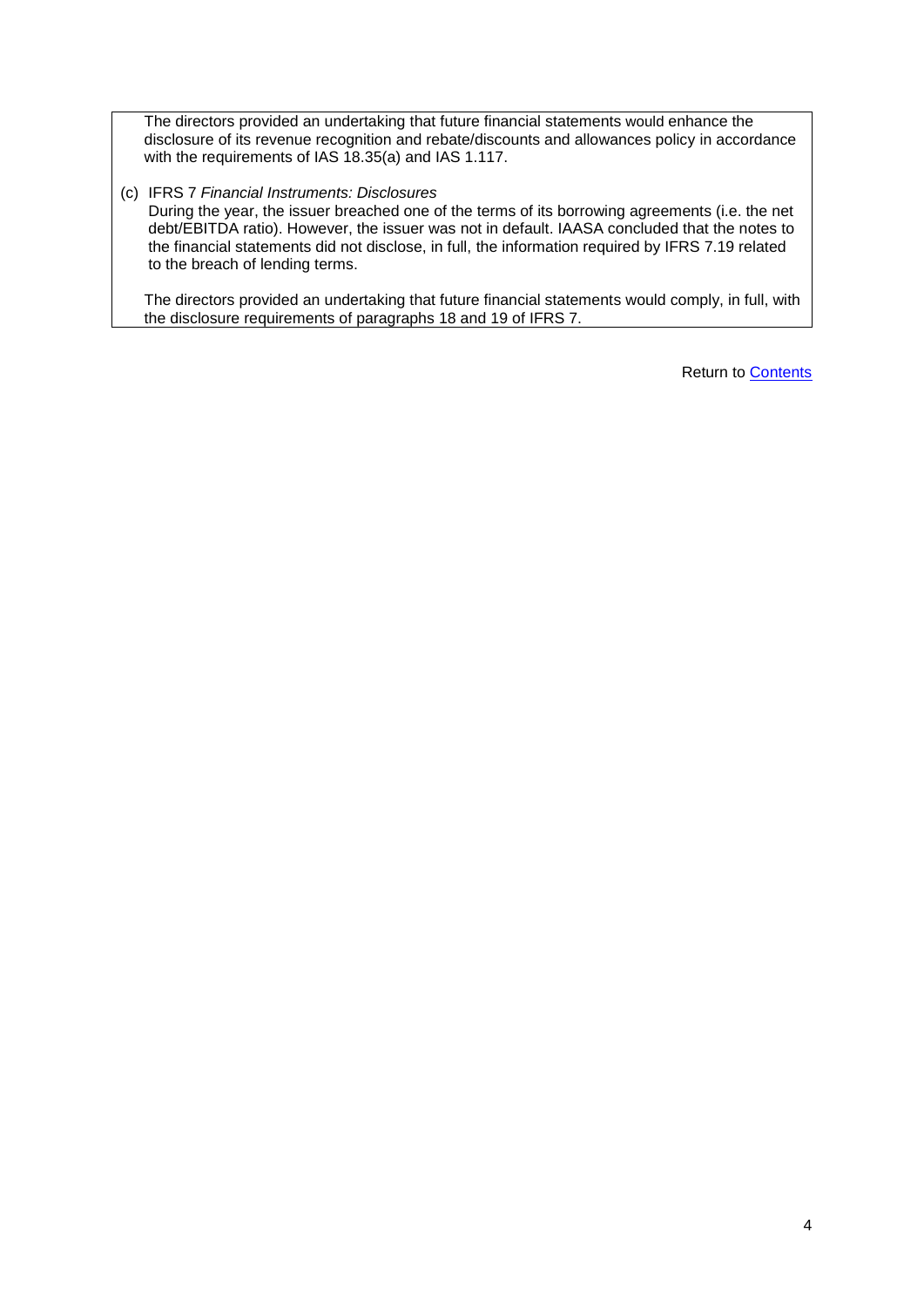<span id="page-5-0"></span>

| <b>Issuer</b>                            | Dalata Hotel Group plc                |
|------------------------------------------|---------------------------------------|
| <b>Report type</b>                       | Annual financial statements           |
| <b>Reporting period</b>                  | Year ended 31 December 2016           |
| <b>Financial reporting framework</b>     | <b>IFRS-EU</b>                        |
| Applicable financial reporting standards | <b>IFRS 13 Fair Value Measurement</b> |

# **Summary**

The issuer, Dalata Hotel Group plc, operates a portfolio of hotels across Ireland and the UK.

This decision concerns the disclosure of quantitative data regarding significant unobservable inputs (Level 3) used in the fair value measurement of the issuer's Property, Plant and Equipment ('PPE'), comparative Level 3 quantitative data and additional qualitative description of the PPE valuation process.

# **Background**

The value of the issuer's PPE at 31 December 2016 reflected the open market valuation of the PPE as determined by independent external property valuers. The carrying value of land and buildings, which are revalued annually, is 84% of total non-current assets or 120% of total equity.

IAASA performed an unlimited scope examination of the issuer's 2016 annual financial statements.

## **Outline of financial reporting treatment applied by the issuer**

The notes to the financial statements stated the principal valuation model used to fair value PPE reflected the present value of net cash flows to be generated from the properties over a ten year period (with an assumed terminal value at the end of Year 10). The expected net cash flows were discounted using risk adjusted discount rates. The significant unobservable inputs identified in the notes to the financial statements were forecast EBITDA, risk adjusted discount rates and terminal capitalisation rates. The discount rates and terminal capitalisation rates used were quantified (as a range of percentages) on an aggregated basis for the Irish hotel properties and on an aggregated basis for the UK hotel properties.

The PPE note to the financial statements did not disclose:

- (a) quantitative data for all the significant unobservable inputs to PPE; or
- (b) comparative prior year data (2015) for all significant Level 3 inputs.

IAASA regarded the determination of the fair value of PPE as a significant judgement in the preparation of the issuer's financial statements. Paragraph 93(d) of IFRS 13 states that an entity shall provide quantitative information about the significant unobservable inputs used in the fair value measurement for fair value measurements categorised within Level 3 of the fair value hierarchy.

The issuer confirmed that the primary valuation technique applied to PPE was the profits method of valuation using a discounted cash flow model (underpinned by EBITDA forecasts). The resulting valuation is then compared with traditional investment methods (e.g. all risk yield methods, direct capital value per room, and net initial yield bases) and may be adjusted accordingly.

The notes to the financial statements disclosed limited quantitative data for Level 3 inputs, namely, discount rates and the capitalisation rates (terminal growth rates). Quantitative data for forecast EBITDA [IFRS 13.93(d) refers] and comparative data [IAS 1.38 refers] for any of the three significant unobservable inputs was not disclosed.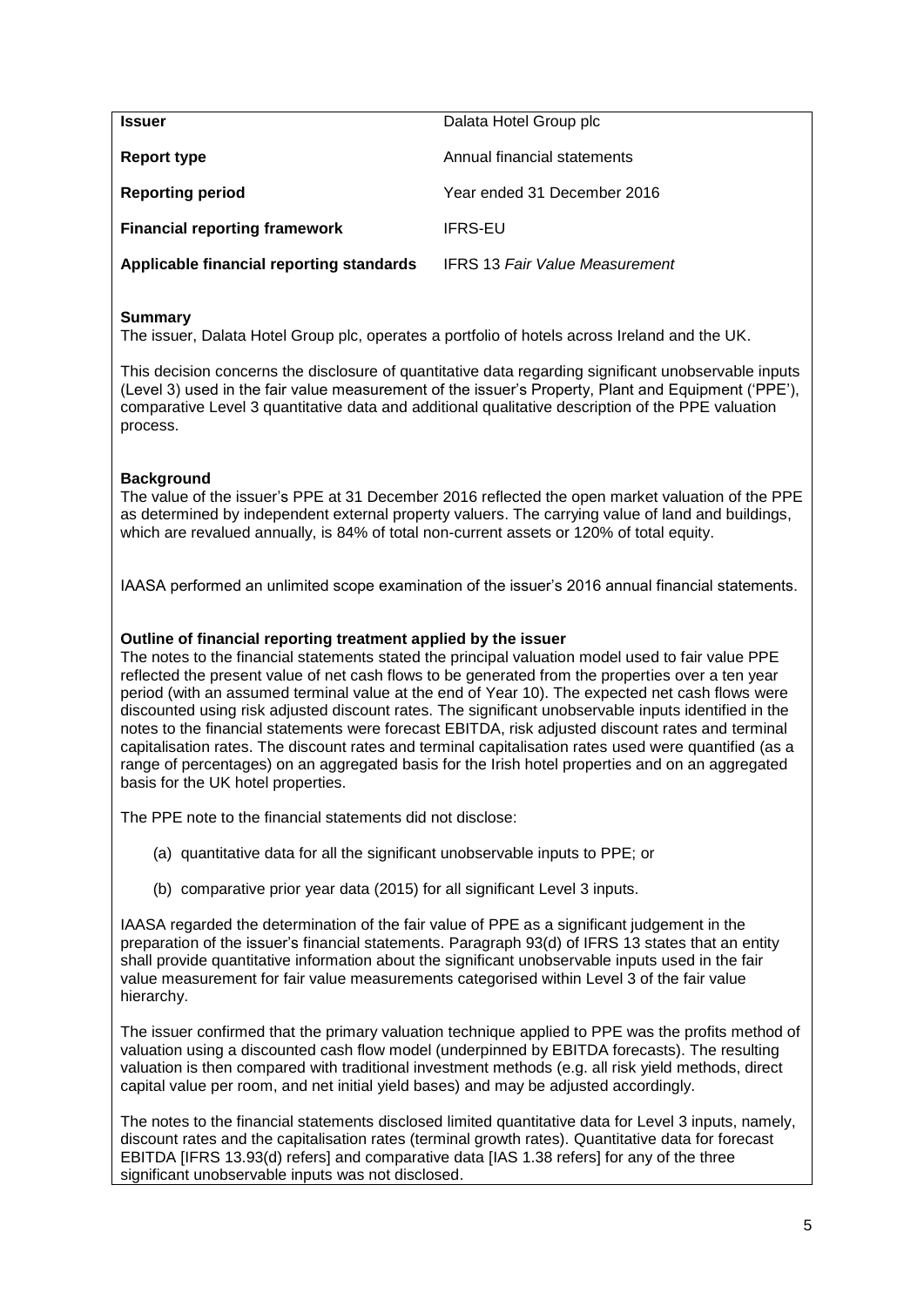IAASA noted that the purpose of disclosing Level 3 unobservable inputs is not to enable users of the financial statements to replicate the entity's pricing models, but to provide enough information for users to assess whether the entity's views about inputs differed from their own and, if so, to decide how to incorporate the entity's fair value measurements into their decisions [IFRS 13.BC192 and 193 refer]. IFRS 13.BC192 states that disclosure will facilitate comparison of the inputs used over time and between entities with similar assets.

Furthermore, IAASA noted that IFRS 13.93(d) requires disclosure of quantitative information about the significant unobservable inputs for each '*class*' of asset. An entity shall determine appropriate classes of assets in accordance with IFRS 13.94 [IFRS 13.BC193].

#### **Outline of decision by IAASA**

IAASA concluded that relevant unobservable data of forecast EBITDA is significant to the fair value measurement of the issuer's PPE [IFRS 13.93(d) refers] and is reasonably available to the issuer.

The enforcer concluded that the issuer had not disclosed, in full, by class of asset [IFRS 13.93 and 94 refer]:

- (a) quantitative data of the significant unobservable inputs (Level 3) used in the fair value measurement of PPE [IFRS 13.93(d) refers];
- (b) comparative Level 3 quantitative data [IAS 1.38 refers]; and
- (c) additional qualitative description of the PPE valuation process.

The issuer asserted that, in their view, they had complied in full with the requirements of IFRS 13.93(d); however, they agreed that future financial statements would disclose further Level 3 data and proposed the following format would be included in future periodic financial statements:

|                            | 2016           | 2016               | 2016           | 2016           | 2015           | 2015               | 2015           | 2015           |
|----------------------------|----------------|--------------------|----------------|----------------|----------------|--------------------|----------------|----------------|
|                            | Class 1        | Class <sub>2</sub> | Class 3        | <b>Total</b>   | Class 1        | Class <sub>2</sub> | Class 3        | <b>Total</b>   |
| <b>Number of hotels</b>    | XX             | XX                 | <b>XX</b>      | XX             | XX             | <b>XX</b>          | XX             | XX             |
| RevPAR*                    |                |                    |                |                |                |                    |                |                |
| <€xx/£xx                   | <b>XX</b>      | <b>XX</b>          | <b>XX</b>      | XX             | <b>XX</b>      | <b>XX</b>          | <b>XX</b>      | <b>XX</b>      |
| €xx-€xx/£xx-£xx            | XX             | <b>XX</b>          | <b>XX</b>      | <b>XX</b>      | <b>XX</b>      | <b>XX</b>          | <b>XX</b>      | XX             |
| >€xx/£xx                   | <b>XX</b>      | <b>XX</b>          | <b>XX</b>      | <b>XX</b>      | <b>XX</b>      | <b>XX</b>          | <b>XX</b>      | <b>XX</b>      |
|                            | XX             | <b>XX</b>          | XX             | XX             | XX             | XX                 | XX             | XX             |
| <b>Capitalisation rate</b> |                |                    |                |                |                |                    |                |                |
| $< x\%$                    | X              | $\sf X$            | $\times$       | $\mathsf{X}$   | X              | $\mathsf{X}$       | $\sf X$        | $\times$       |
| $x\%$ - $xx\%$             | X              | X                  | $\mathsf{X}$   | $\mathsf{X}$   | X              | X                  | $\times$       | $\sf X$        |
| $>$ $xx%$                  | $\sf X$        | X                  | $\times$       | $\sf X$        | X              | X                  | $\times$       | $\sf X$        |
|                            | $\overline{X}$ | $\overline{X}$     | $\overline{X}$ | $\overline{X}$ | $\overline{X}$ | $\overline{X}$     | $\overline{X}$ | $\overline{X}$ |
| **Price per key            |                |                    |                |                |                |                    |                |                |
| <€xx/£xx                   | <b>XX</b>      | <b>XX</b>          | <b>XX</b>      | <b>XX</b>      | <b>XX</b>      | <b>XX</b>          | XX             | <b>XX</b>      |
| xx/x€xxx/£xxx-£xxx         | <b>XX</b>      | <b>XX</b>          | <b>XX</b>      | <b>XX</b>      | XX             | XX                 | <b>XX</b>      | <b>XX</b>      |
| >€xxx/£xxx                 | <b>XX</b>      | <b>XX</b>          | <b>XX</b>      | <b>XX</b>      | <b>XX</b>      | <b>XX</b>          | <b>XX</b>      | <b>XX</b>      |
|                            | <b>XX</b>      | <b>XX</b>          | <b>XX</b>      | <b>XX</b>      | <b>XX</b>      | <b>XX</b>          | XX             | <b>XX</b>      |

\* RevPAR refers to revenue per available room.

\*\* Price per key refers to the total valuation divided by the number of keys/rooms.

The issuer will also disclose the discount rate separately in the PPE note to the financial statements.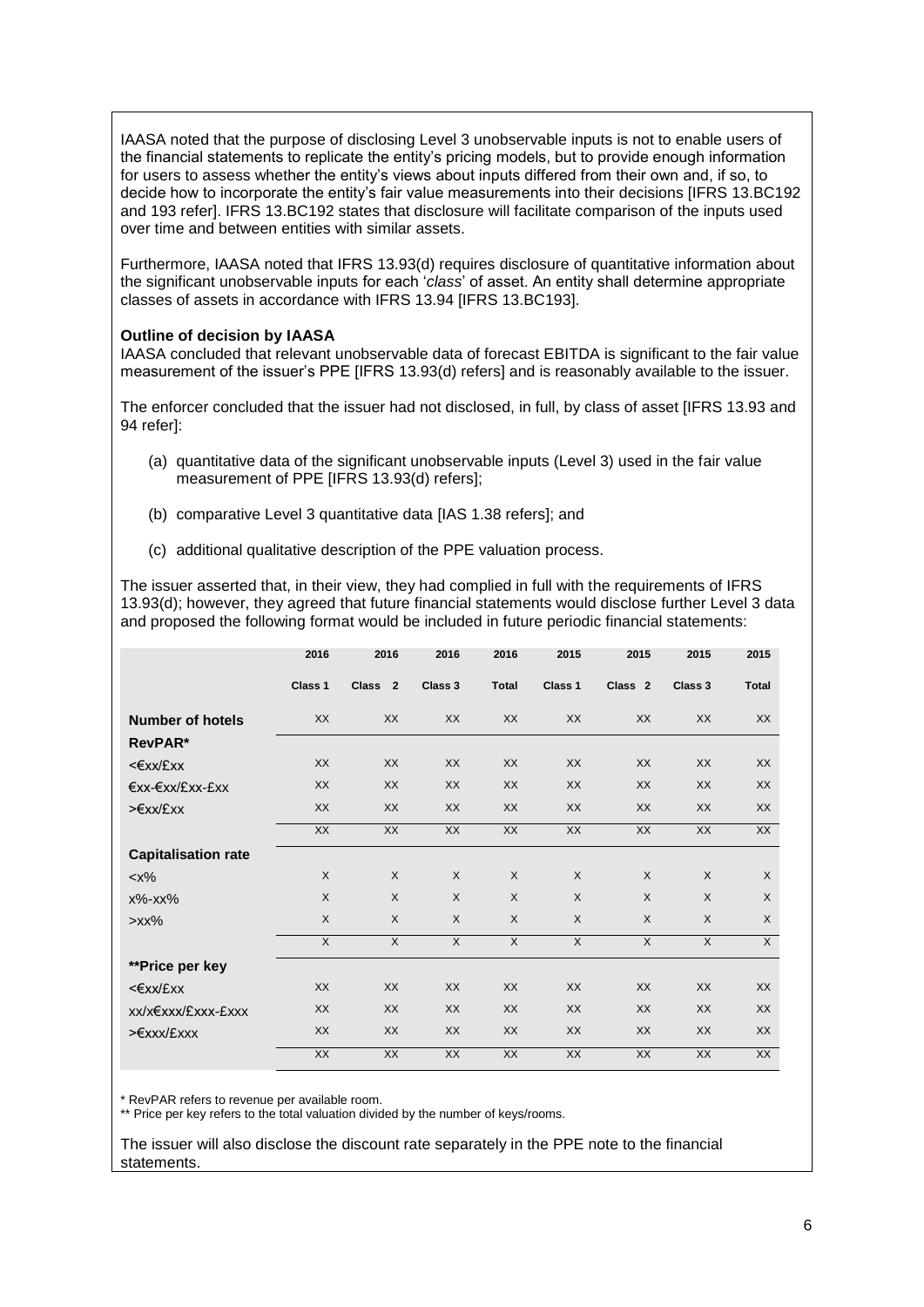The issuer proposed to expand the description of the valuation process for PPE and agreed to include comparative data for Level 3 inputs to the fair valuation.

# **Outline of corrective actions undertaken or to be undertaken**

Future financial statements will provide additional quantitative and qualitative disclosures of the Level 3 valuation of PPE.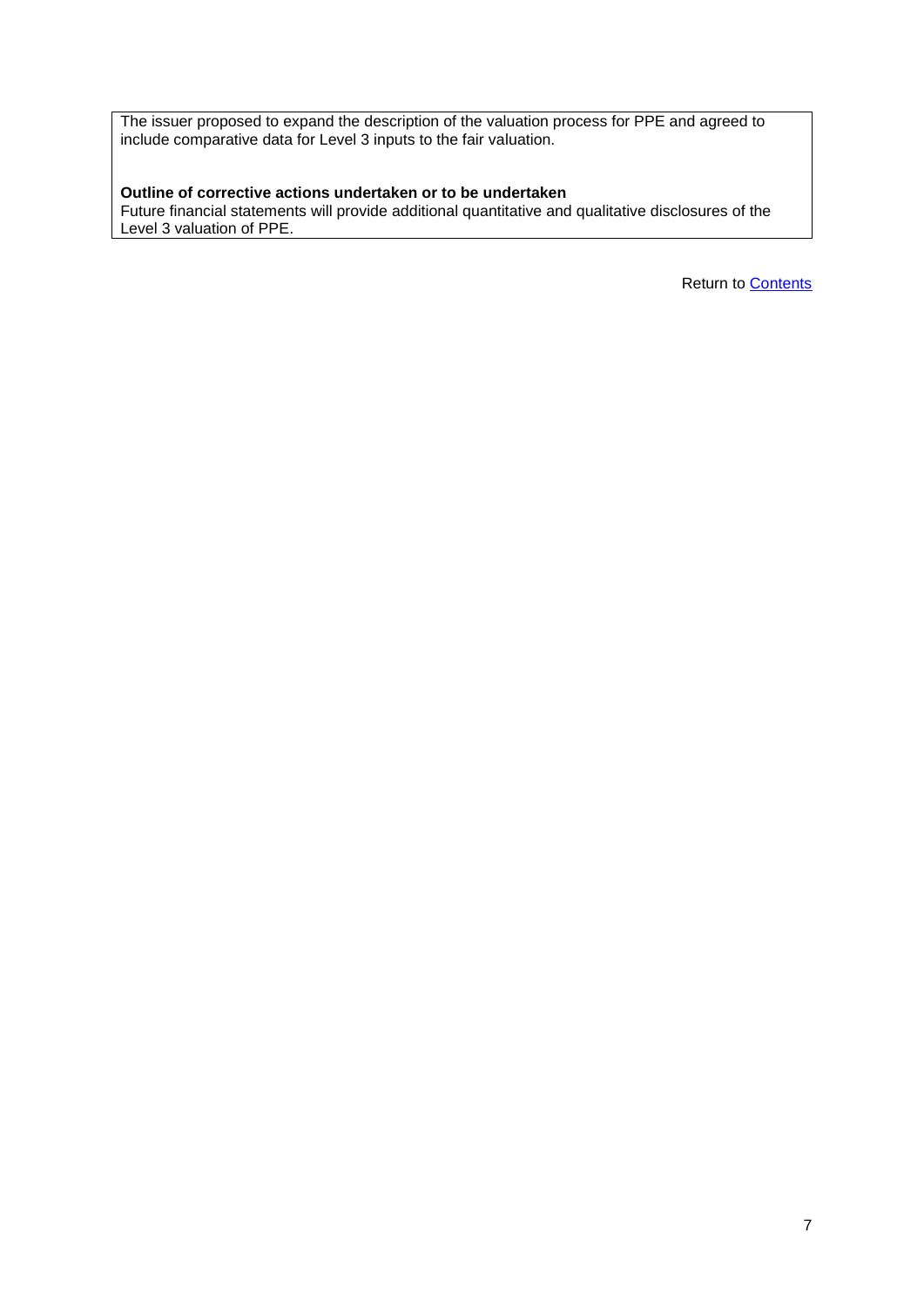<span id="page-8-0"></span>**Issuer** Greencore Group plc **Report type Annual financial statements Annual financial statements Reporting period** Theorem 2017 **Year ended 29 September 2017 Financial reporting framework IFRS-EU Applicable financial reporting standards** IAS 1 *Presentation of Financial Statements*

## **Summary**

This financial reporting decision concerns the omission by the issuer to disclose:

- (a) all of the judgements, apart from those involving estimations, that management has made in the process of applying the entity's accounting policies and that have the most significant effect on the amounts recognised in the financial statements [IAS 1.122 refers]; and
- (b) information about the assumptions it makes about the future, and other major sources of estimation uncertainty at the end of the reporting period, that have a significant risk of resulting in a material adjustment to the carrying amounts of assets and liabilities within the next financial year [IAS 1.125 refers].

# **Background**

The issuer is an international manufacturer of convenience foods supplying a range of chilled, frozen and ambient foods to the retail and food service customers in the UK and the US.

IAASA performed an unlimited scope examination of the issuer's annual financial statements for the year ended 29 September 2017.

## **Outline of financial reporting treatment applied by the issuer**

*Significant/key accounting judgements*  IAS 1.122 states that:

'*An entity shall disclose, along with its significant accounting policies or other notes, the judgements, apart from those involving estimations (see [paragraph 125\)](https://www.charteredaccountants.ie/chariot/text/print/ias01.html#ias01_pr125), that management has made in the process of applying the entity's accounting policies and that have the most significant effect on the amounts recognised in the financial statements …*'

The following matters are disclosed as significant/key judgements in the notes to the annual financial statements:

- (a) recognition of deferred tax assets;
- (b) provisions;
- (c) provision for income taxes and deferred taxes; and
- (d) expected return on the defined benefit plan assets.

It was not apparent to IAASA as to why the expected return on the defined benefit plan assets was considered by the issuer to be a significant/key accounting judgement.

The annual financial statements disclosed that the '*estimation of the carrying amount of goodwill*' was a '*key judgmental estimate'.* It was, therefore, not apparent to IAASA as to whether the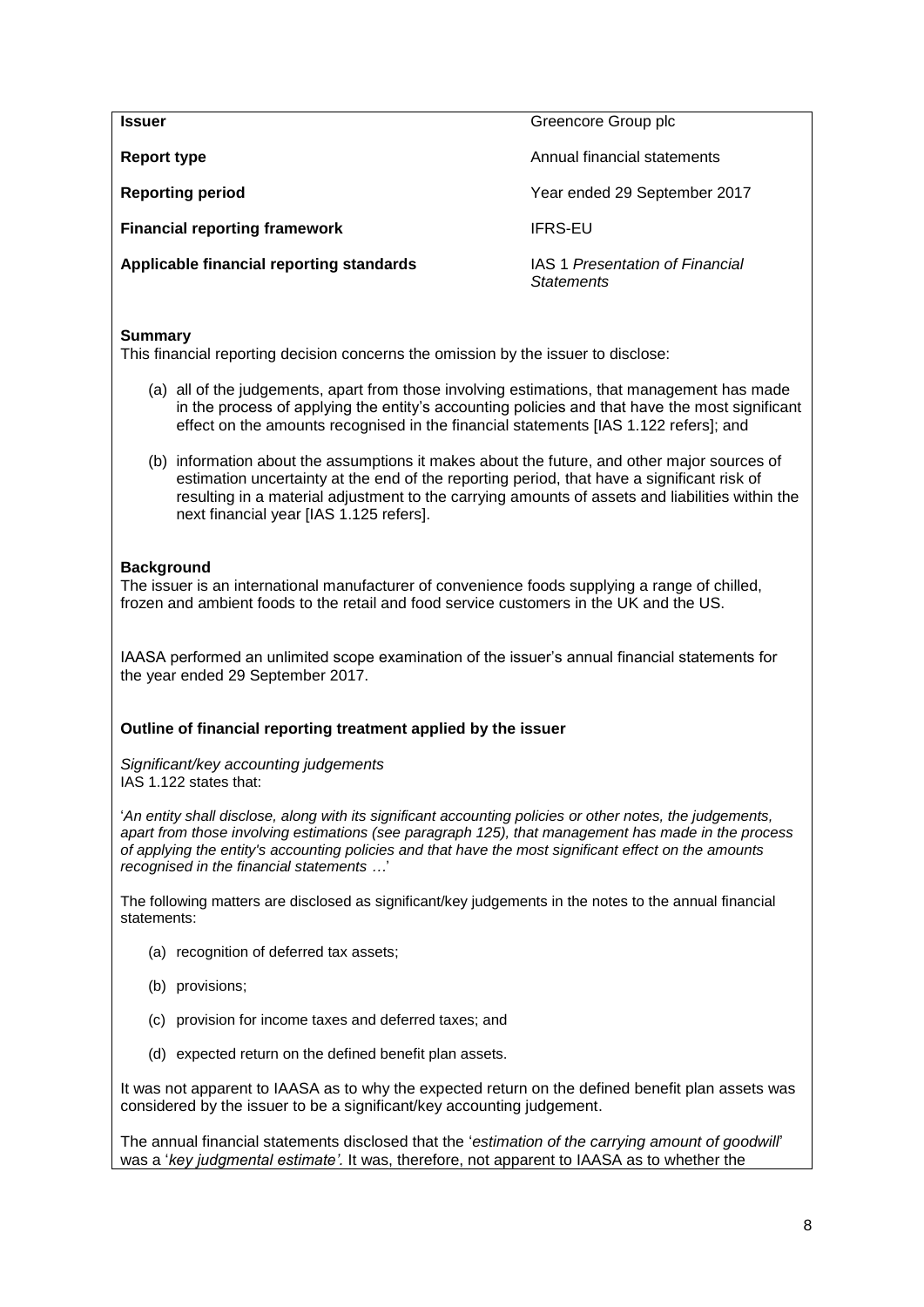carrying value of goodwill was a significant/key accounting judgement or a source of estimation uncertainty or both.

*Source of estimation uncertainty*

The issuer disclosed in the annual financial statements that:

'*Group management makes estimates and assumptions concerning the future in the preparation of the Group's financial statements, which can significantly impact the reported amounts of assets and liabilities. The significant estimates and assumptions used in the preparation of the Group's Financial Statements are outlined in the relevant notes …*'

The issuer referred to various estimates in the financial statements. However, the matters that management considered to be sources of estimation uncertainty were not apparent to IAASA from the disclosures provided in the annual financial statements.

## **Outline of findings made by IAASA**

IAASA concluded that additional information was necessary to enable users of the annual financial statements to gain a better understanding of the issuer's disclosures regarding significant/key accounting judgements and sources of estimation uncertainty.

#### *Significant/key accounting judgements*  IAASA requested the issuer to:

- (a) explain why the matters identified as 'key judgements' are the significant/key judgements that management have made in the process of applying the issuer's accounting policies and that have the most significant effect on the amounts recognised in the financial statements [IAS 1.122 refers];
- (b) clarify whether there were any other matters which management considered to be significant/key accounting judgements; and
- (c) clarify whether or not the carrying value of goodwill is a significant/key accounting judgement or a source of estimation uncertainty.

In response, the issuer indicated why three of the four matters identified as significant/key judgements met the criteria of IAS 1.122 and clarified that the expected returns on the defined benefit plan assets is **not** a significant/key judgement in applying the issuer's accounting policies as no critical judgements have been made with regard to this latter matter.

The issuer also indicated that (a) accounting for acquisitions, and (b) exceptional items should have been disclosed as key/significant accounting judgements.

In addition, the issuer confirmed that the carrying value of goodwill is a significant/key accounting judgement and not a major source of estimation uncertainty. The issuer indicated that judgement is required in testing the carrying value of goodwill for impairment, forecasting cash flows, terminal growth rates and discount rate.

*Source of estimation uncertainty* IAS 1.125 states that:

'*An entity shall disclose information about the assumptions it makes about the future, and other major sources of estimation uncertainty at the end of the reporting period, that have a significant risk of resulting in a material adjustment to the carrying amounts of assets and liabilities within the next financial year. In respect of those assets and liabilities, the notes shall include details of:*

- *(a) their nature, and*
- *(b) their carrying amount as at the end of the reporting period …*'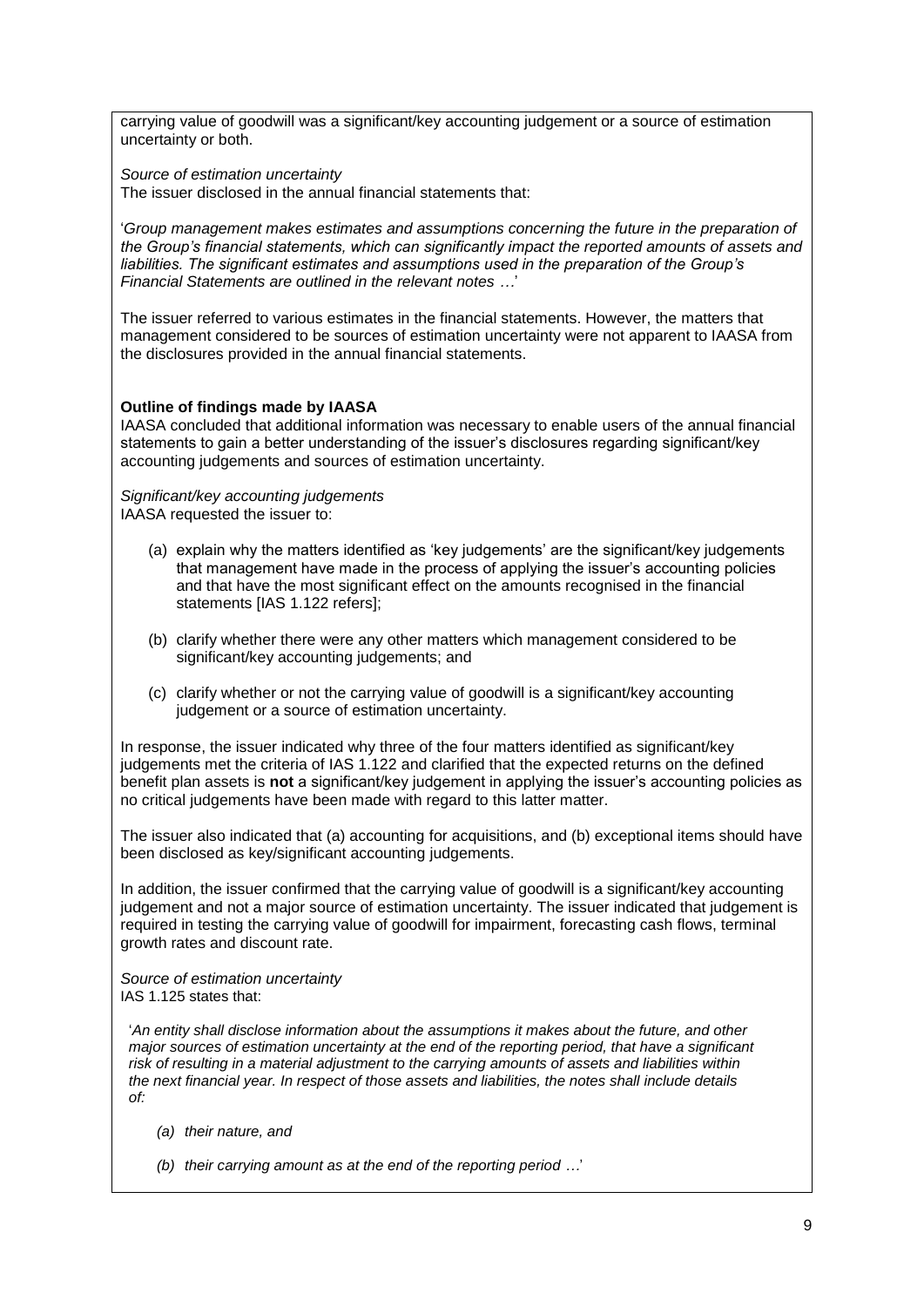IAASA requested the issuer to specify those matters that were the major sources of estimation uncertainty as at the end of the reporting period.

In response, the issuer confirmed that post retirement benefits was a major source of estimation uncertainty in the preparation of the financial statements as there is a significant risk of a material adjustment to the carrying amounts of the pension liability within the next financial year.

The issuer confirmed that no other sources of estimation uncertainty were identified as no other matter had a significant risk of resulting in a material adjustment to the carrying amounts of the asset or liability to which they relate.

IAASA instructed the issuer to disclose post retirement benefits as a source of estimation uncertainty in future periodic financial statements in accordance with IAS 1.125.

## **Outline of corrective actions undertaken or to be undertaken**

The issuer undertook to:

- (a) include the accounting for acquisitions and exceptional items as significant/key accounting judgements and to remove the expected return on defined benefit plan assets as a significant/key accounting judgement in future periodic financial statements;
- (b) disclose the estimation of the carrying amount for goodwill as a significant/key accounting judgement in future periodic financial statements and to remove the reference to *'judgemental estimate'*; and
- (c) include post retirement benefits as a source of estimation uncertainty in future periodic financial statements in accordance with IAS 1.125.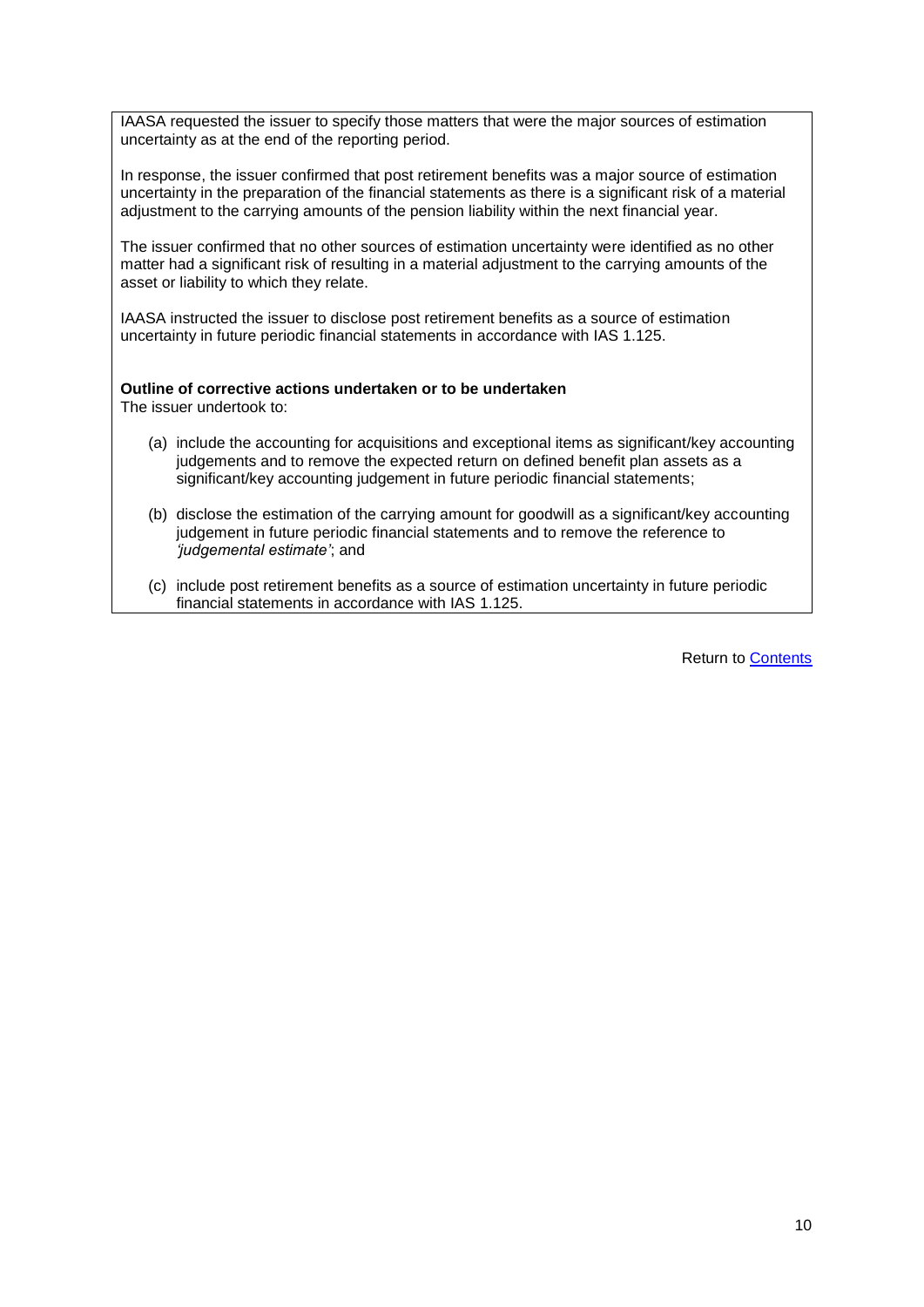<span id="page-11-0"></span>

| <b>Issuer</b>                               | Haitong Investment Ireland plc                                                                                                                                                                                      |
|---------------------------------------------|---------------------------------------------------------------------------------------------------------------------------------------------------------------------------------------------------------------------|
| Report type                                 | Annual financial statements                                                                                                                                                                                         |
| <b>Reporting period</b>                     | Year ended 31 December 2016                                                                                                                                                                                         |
| <b>Financial reporting framework</b>        | IFRS-EU                                                                                                                                                                                                             |
| Applicable financial reporting<br>standards | <b>IFRS 7 Financial Instruments: Disclosures</b><br><b>IFRS 8 Operating Segments</b><br><b>IFRS 13 Fair Value Measurement</b><br><b>IAS 1 Presentation of Financial Statements</b><br>IAS 7 Statement of Cash Flows |

#### **Summary**

The issuer had not complied, in full, with the disclosure requirements of financial reporting standards and the Regulations.

## **Background**

The issuer, a subsidiary of Haitong Bank SA, is an Irish incorporated company engaged in trading on its own account, the extension of credit and investing in financial instruments.

IAASA performed an unlimited scope examination of the issuer's 2016 annual financial statements.

#### **Outline of findings made by IAASA**

IAASA concluded that the issuer had not complied, in full, with the disclosure requirements of IFRSs and Regulation 5(4)(c)(ii) of the Transparency Directive.

The directors provided IAASA with undertakings to provide additional disclosures in future financial statements regarding:

(a) IFRS 13 *Fair Value Measurement*

Disclosure of the fair value valuation techniques and the inputs applied related to valuation techniques for assets and liabilities, together with Credit value adjustments (CVA), debit value adjustments (DVA) and own credit adjustments (OCA) in relation to derivatives and borrowings.

The directors provided undertakings that future financial statements would provide a description of the valuation techniques and the inputs used in the fair value measurement of assets and liabilities by class in accordance with IFRS 13.93(d).

(b) IFRS 7 *Financial Instruments: Disclosures*

Disclosure of the credit quality of selected financial assets that are neither past due nor impaired together with an explanation of any changes in credit risk during the year.

The directors provided an undertaking that future financial statements would disclose the credit quality of assets that are neither past due or impaired, the credit risk measurement methods and policies and any changes in the credit risk together with comparative data in accordance with the requirements of IFRS 7.33, IFRS 7.36(c) and IAS 1.38.

(c) IAS 7 *Statement of Cash Flows*

Presentation of cash inflows and outflows from issuing and redeeming debt securities on a gross basis (rather than on a net basis) in the Statement of Cash Flows.

The directors provided an undertaking that future financial statements would disclose the information required by IAS 7.21 (i.e. the gross presentation of major classes of receipts and cash payments).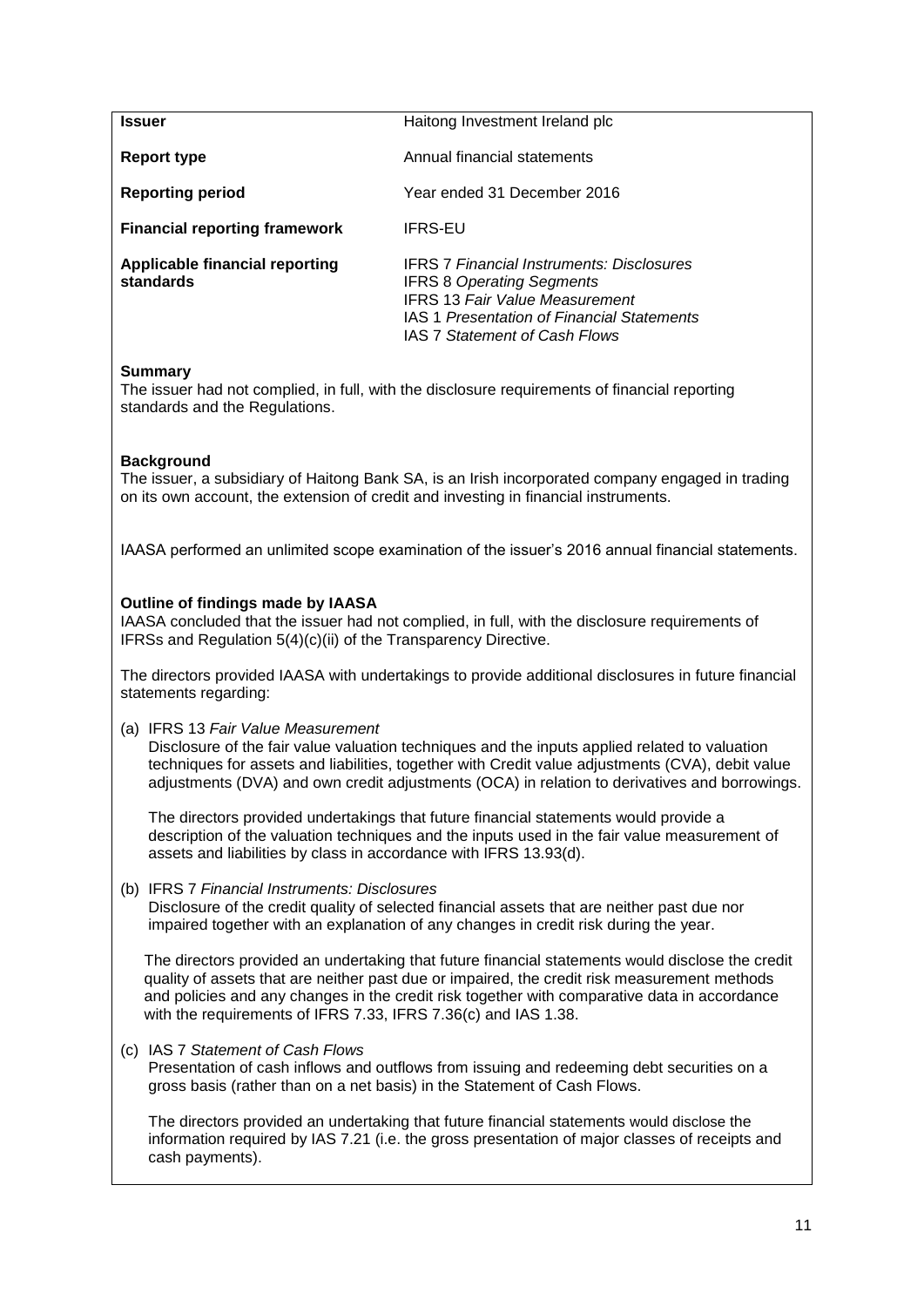(d) IAS 1 *Presentation of Financial Statements*

Disclosure of the accounting policies in a manner that provides relevant, reliable, comparable and understandable information [IAS 1.17 refers] in relation to:

- hedge accounting policy;
- derivatives accounting policy applicable to selected derivatives: and
- the key terms of syndicated loans.

The directors provided undertakings to IAASA that future financial statements would disclose the following information:

- more understandable information related to the use or non-use of hedge accounting in a more transparent and understandable manner;
- more transparent and understandable information related to the accounting policy of selected derivatives; and
- the key terms of syndicated loans including: the currency of the loans, details of interest rate(s) (e.g. fixed or floating rates), the maturity date(s) of loans, and the security, if any, pledged in connection with syndicated loans.
- (e) IFRS 8 *Operating Segments* The directors provided an undertaking that future financial statements would disclose the information required by IFRS 8.22 and IFRS 8.32 to 34.
- (f) *Management Report* Disclosure of a fair review of the business.

-

The directors provided undertakings that future financial statements would disclose an analysis of the performance of the issuer and would include specific key performance indicators (KPIs) in accordance with the requirements of Regulation 5(4)(c)(ii) and Rule 6.1 of the Transparency Rules of the Central Bank of Ireland<sup>2</sup> .

<sup>2</sup> Available at http://www.centralbank.ie/regulation/marketsupdate/Documents/161104%20Transparency%20Rules%20- %20PDF.pdf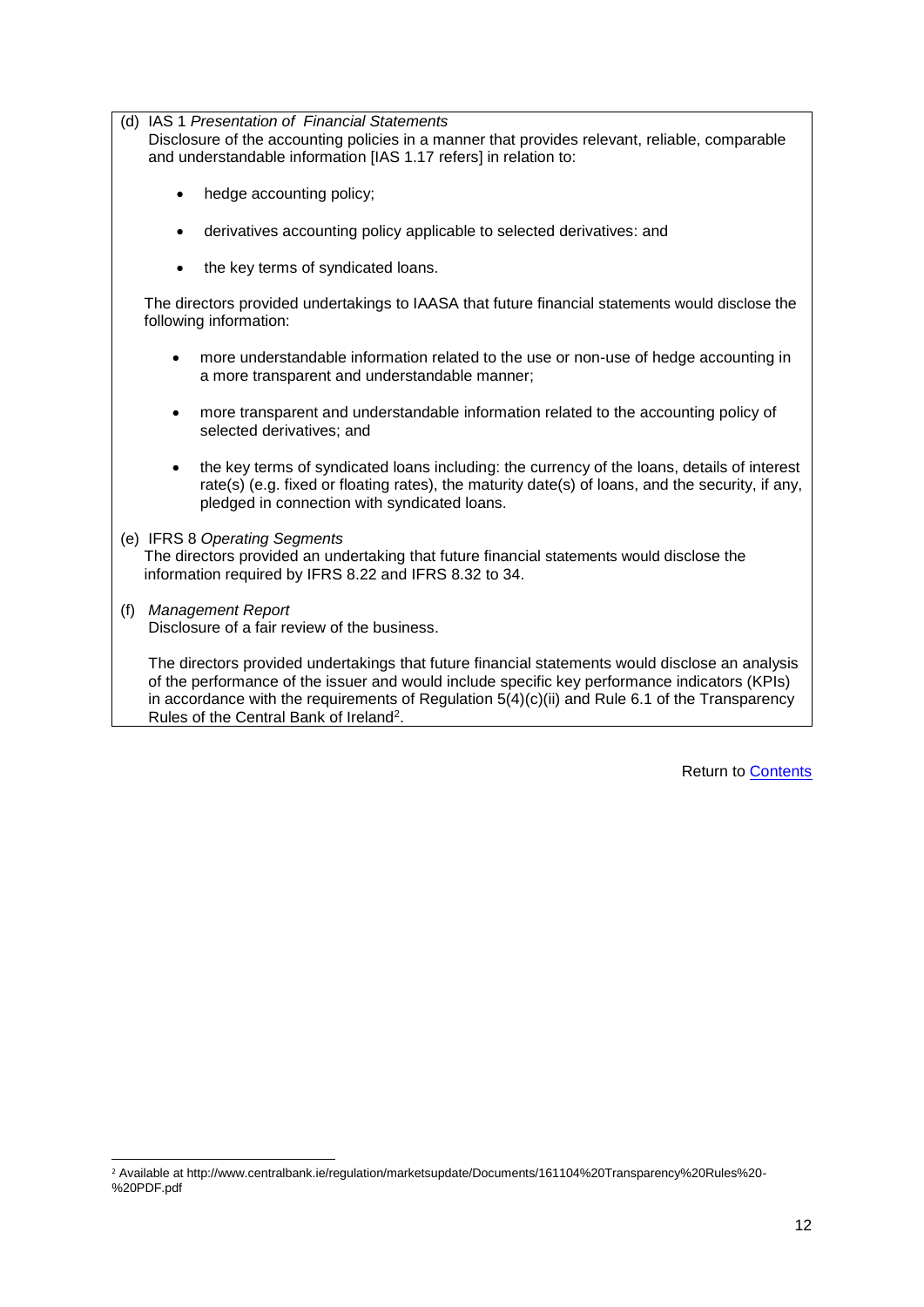<span id="page-13-0"></span>

| <b>Issuer</b>                                                                                                                                                                                                                                                                                                                                                                                                                                             | Stratus Capital plc                                                                                                                                                               |  |  |
|-----------------------------------------------------------------------------------------------------------------------------------------------------------------------------------------------------------------------------------------------------------------------------------------------------------------------------------------------------------------------------------------------------------------------------------------------------------|-----------------------------------------------------------------------------------------------------------------------------------------------------------------------------------|--|--|
| <b>Report type</b>                                                                                                                                                                                                                                                                                                                                                                                                                                        | Annual financial statements                                                                                                                                                       |  |  |
| <b>Reporting period</b>                                                                                                                                                                                                                                                                                                                                                                                                                                   | Year ended 31 December 2016                                                                                                                                                       |  |  |
| <b>Financial reporting framework</b>                                                                                                                                                                                                                                                                                                                                                                                                                      | <b>IFRS-EU</b>                                                                                                                                                                    |  |  |
| Applicable financial reporting standards                                                                                                                                                                                                                                                                                                                                                                                                                  | <b>IFRS 7 Financial Instruments: Disclosures</b><br>IAS 1 Presentation of Financial Statements<br>IAS 8 Accounting Policies, Changes in<br><b>Accounting Estimates and Errors</b> |  |  |
| <b>Summary</b><br>The issuer had not complied, in full, with the disclosure requirements of IFRSs.                                                                                                                                                                                                                                                                                                                                                        |                                                                                                                                                                                   |  |  |
| <b>Background</b><br>The issuer is a company incorporated in Ireland engaged in the issuance of limited recourse debt<br>instruments and in acquiring and holding a range of securities and financial instruments.                                                                                                                                                                                                                                        |                                                                                                                                                                                   |  |  |
| IAASA performed an unlimited scope examination of the issuer's 2016 annual financial statements.                                                                                                                                                                                                                                                                                                                                                          |                                                                                                                                                                                   |  |  |
| <b>Outline of findings made by IAASA</b><br>IAASA concluded that the issuer had not complied, in full, with selected disclosure requirements of<br>IFRSs.                                                                                                                                                                                                                                                                                                 |                                                                                                                                                                                   |  |  |
| The issuer provided IAASA with undertakings to give additional disclosures in future financial<br>statements regarding the following:                                                                                                                                                                                                                                                                                                                     |                                                                                                                                                                                   |  |  |
| (a) IAS 8 Accounting Policies, Changes in Accounting Estimates and Errors and IAS 1 Presentation<br>of Financial Statements                                                                                                                                                                                                                                                                                                                               |                                                                                                                                                                                   |  |  |
| In 2015, the issuer recognised a Note (i.e. liability) together with the corresponding investment<br>assets linked with that Note.                                                                                                                                                                                                                                                                                                                        |                                                                                                                                                                                   |  |  |
| However, in 2016 the issuer concluded that the Note did not meet the recognition criteria of<br>paragraphs 17 to 19 of IAS 39 Financial Instruments: Recognition and Measurement (i.e. it was<br>determined that the Note was a pass-through instrument). As a result, the Note and the<br>investments linked to the Note were de-recognised in the 2016 financial statements and<br>comparative information was re-stated to reflect the de-recognition. |                                                                                                                                                                                   |  |  |
| The directors confirmed to IAASA that the Note met the de-recognition criteria of IAS 39.17 to<br>IAS 39.19 since inception.                                                                                                                                                                                                                                                                                                                              |                                                                                                                                                                                   |  |  |
| IAASA concluded that the de-recognition of the Note (and related investment assets) in the<br>2016 financial statements constituted the correction of a prior period error as defined by IAS<br>8.5 and that the financial statements did not disclose, in full, the information required by IAS<br>8.49 and IAS 1.41.                                                                                                                                    |                                                                                                                                                                                   |  |  |
| the disclosure requirements of IAS 8.49 and IAS 1.41 and would disclose:                                                                                                                                                                                                                                                                                                                                                                                  | The directors provided undertakings that future financial statements would comply, in full, with                                                                                  |  |  |
| $\bullet$<br>and half-yearly financial statements; and                                                                                                                                                                                                                                                                                                                                                                                                    | an enhanced description of similar pass-through Notes issued in subsequent annual                                                                                                 |  |  |
| ٠                                                                                                                                                                                                                                                                                                                                                                                                                                                         | a re-statement of the comparative amounts in the 2017 half-yearly report.                                                                                                         |  |  |